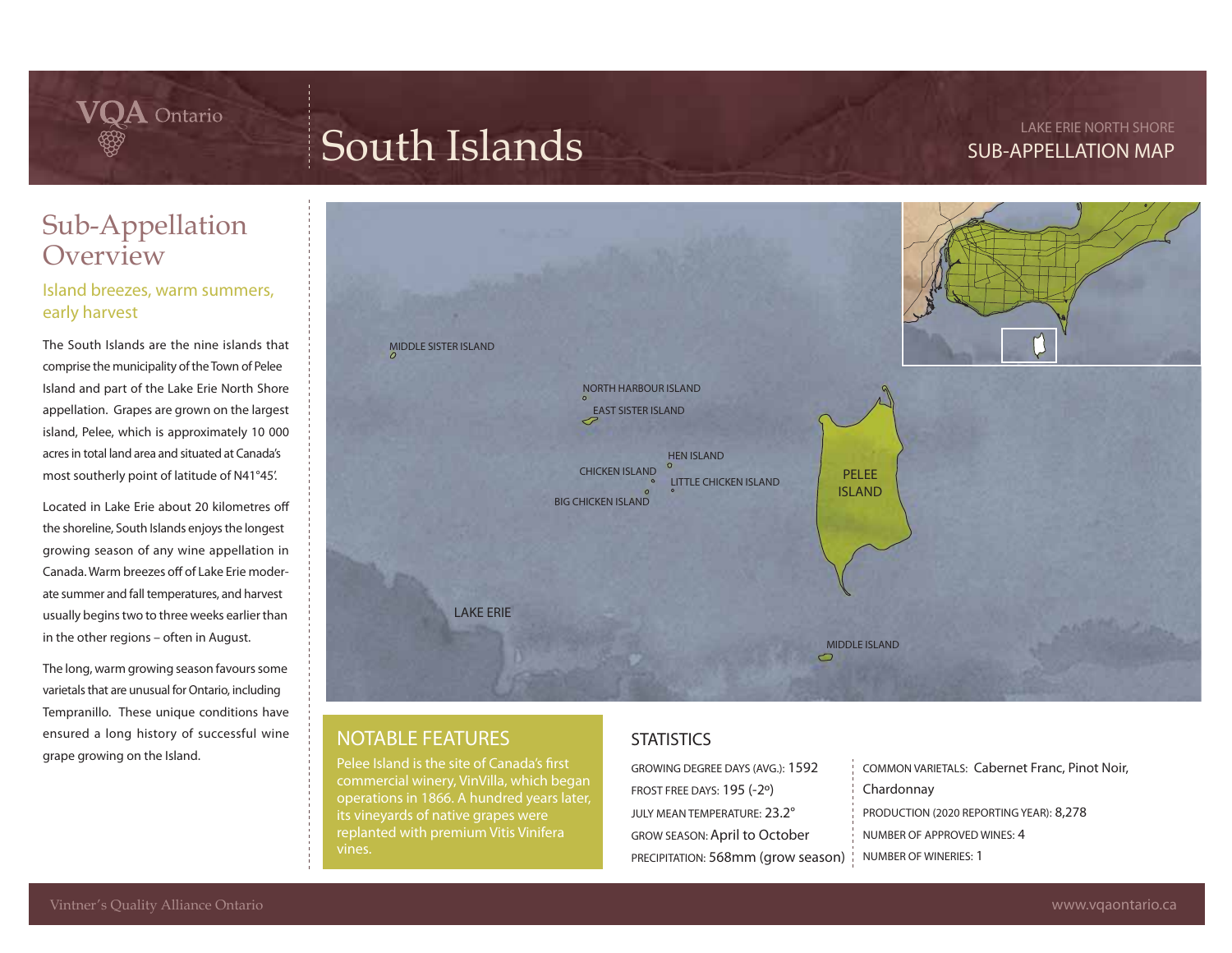# **South Islands LAKE ERIE NORTH SHORE**

### **SOIL CHARACTERISITCS MAP**

### Soil Characteristics

This sub-appellation has a soil make up very similar to the mainland in southwestern Ontario, with sandy loam and clay over a limestone bedrock. The soils here have only moderate drainage due to the underlying bedrock but dry out later in the season as dry conditions often prevail later in the season.

 $\mathbf{VQA}$  Ontario

The majority of vineyards are planted on the southwestern corner and centre of the island, where the soils are the deepest and allow for root systems to properly set. Careful stewardship of the soils, with the help of drainage canals and protective dykes, have made for a productive experience with viticulture.